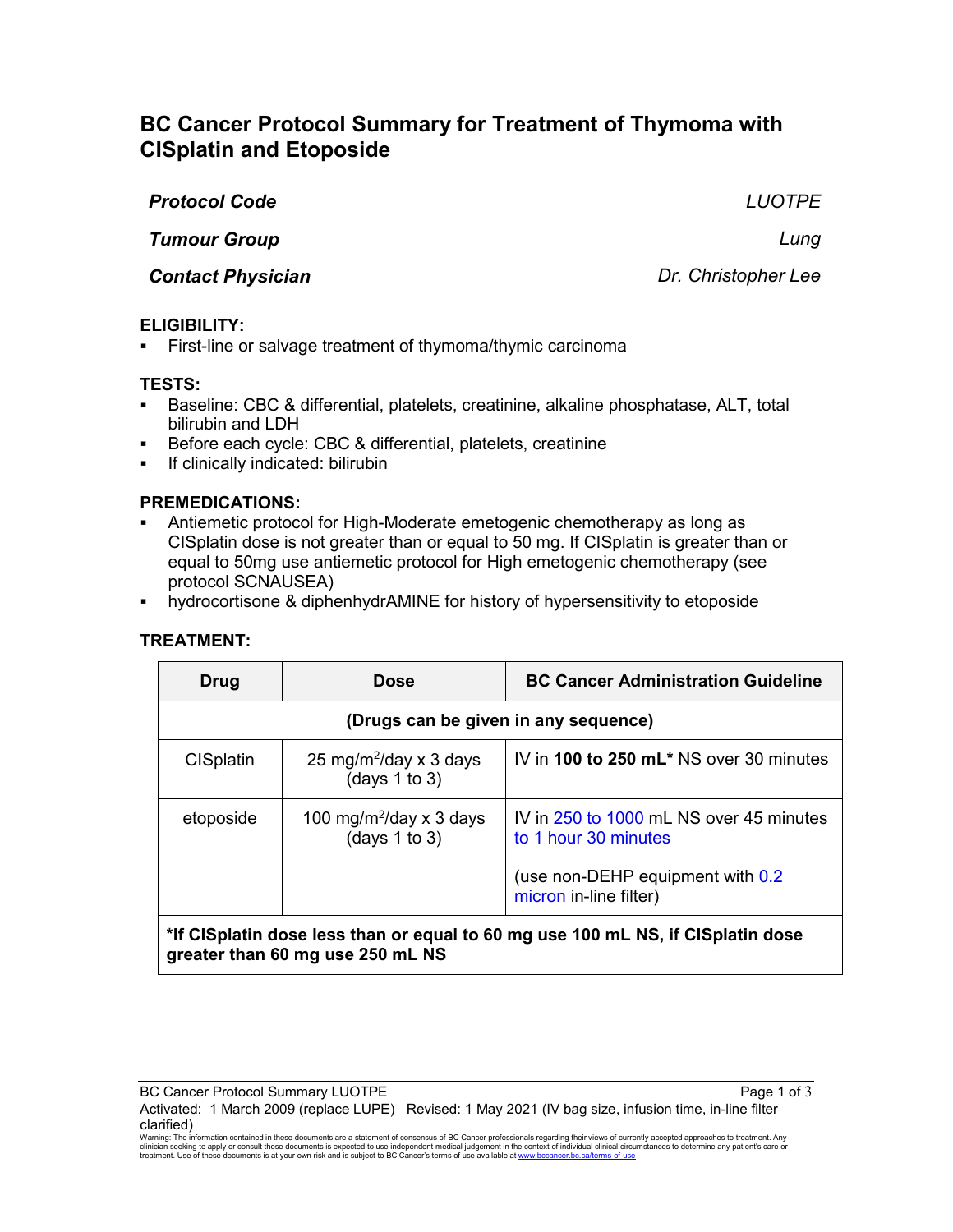## **In cases of CISplatin toxicity or poorly functioning patients or Age greater than75:**

| <b>DRUG</b>        | <b>DOSE</b>                     | <b>BC Cancer Administration</b><br><b>Guidelines</b> |  |
|--------------------|---------------------------------|------------------------------------------------------|--|
|                    | AUC 5 DAY 1 only                | IV in 100 to 250 mL NS over 30                       |  |
| <b>CARBOplatin</b> | Dose = $AUC \times (GFR^* +25)$ | minutes.                                             |  |

\*GFR preferably from nuclear renogram, if not possible use:

GFR =  $\frac{N x (140\text{-age in years}) x wt (kg)}{s$  N = 1.04 (women) or 1.23 (men)

The estimated GFR calculated using the Cockcroft-Gault equation should be capped at 125 mL/min when it is used to calculate the initial carboplatin dose. When a nuclear renogram is available, this clearance would take precedence.

# **Repeat every 21 days x 4 to 6 cycles**

# **DOSE MODIFICATIONS:**

#### 1. **Hematology:** for etoposide

| ANC $(X 109/L)$                |     | Platelets (x 10 <sup>9</sup> /L) | <b>Dose</b>  |
|--------------------------------|-----|----------------------------------|--------------|
| greater than or equal to<br>15 | and | greater than or equal to<br>100  | $100\%$      |
| 1.0 to less than $1.5$         | or  | 75 to less than 100              | 75%          |
| less than 1.0                  | or  | less than 75                     | <b>Delay</b> |

## 2. **Hepatic dysfunction:** for etoposide

| <b>Bilirubin (micromol/L)</b> |      | <b>Dose</b>                         |
|-------------------------------|------|-------------------------------------|
| less than 25                  | 100% | 100 mg/m <sup>2</sup> /day x 3 days |
| 25-50                         | 50%  | 50 mg/m <sup>2</sup> /day x 3 days  |
| 51-85                         | 25%  | 25 mg/m <sup>2</sup> /day x 3 days  |
| greater than 85               |      | <b>Delay</b>                        |

BC Cancer Protocol Summary LUOTPE **Page 2 of 3** and 3 and 3 and 3 and 3 and 3 and 3 and 3 and 3 and 4 and 4 and 4 and 4 and 4 and 4 and 4 and 4 and 4 and 4 and 4 and 4 and 4 and 4 and 4 and 4 and 4 and 4 and 4 and 4 and 4 Activated: 1 March 2009 (replace LUPE) Revised: 1 May 2021 (IV bag size, infusion time, in-line filter clarified)

Warning: The information contained in these documents are a statement of consensus of BC Cancer professionals regarding their views of currently accepted approaches to treatment. Any<br>clinician seeking to apply or consult t